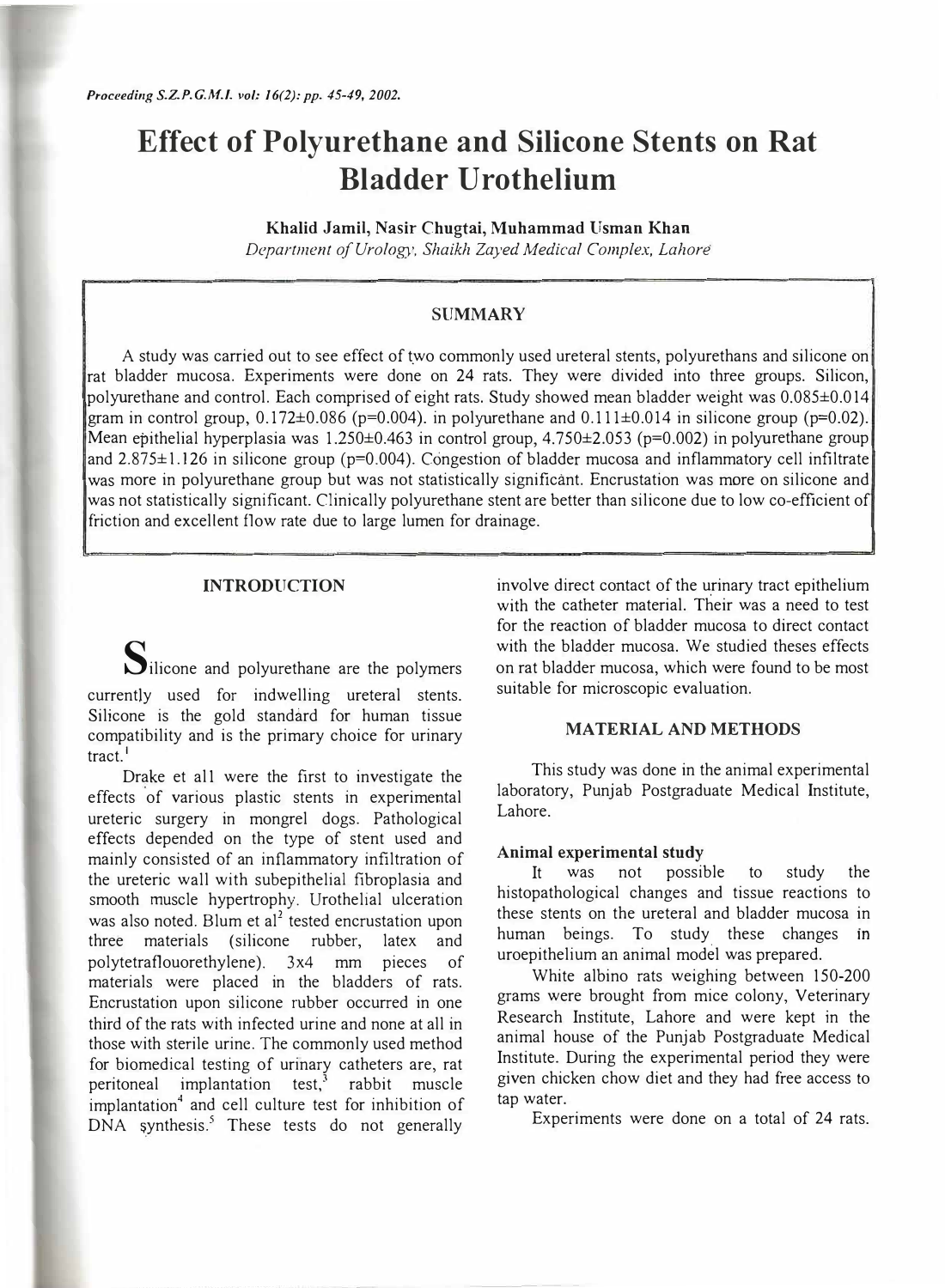## *Jamil et al.*

The rats were divided into three groups and designated as "Silicone", "Polyurethane" and "Control". Each group comprised of 8 rats. The control group underwent a sham's operation while the experimental groups received anaesthesia with a special funnel packed with cotton soaked in ether. After shaving the abdominal wall, the animals were placed on their back fixing them with sticking plaster. An incision 2 cm long was made in the anterior abdominal wall, the muscles were cut in the line of the incision. The bladder was opened and a 2 mm long 6Fr. size piece of stent was placed in the bladder. The bladder was then closed with 4/0 chromic catgut. The bladder mucosa was not stitched to avoid the reaction of the catgut, which might alter the reaction of the stent. The wound was closed in 2 layers with 3/0 chromic catgut. After the operation the animals were returned to their cages with free access to water and food. After 3 weeks under ether anaesthesia the bladder was opened, .the stent removed and the degree of encrustation noted. The stent was preserved in 2 ml trypticase soya broth for culture. Cystectomy was done and the specimen fixed in bouine fixative. It was submitted to the histopathology department of Shaikh Zayed Hospital, Lahore, for gross and microscopic examination. Specimens were weighed on digital electronic, mettler PC440 balance, this instrument can record weight from 0.001 grams to 250 grams. Each specimen was sectioned with a surgical knife into representative sections and the tissue passed totally. These sections were labelled and processed in a tissue processor (2LF-Shandon computerized automated tissue processor). Blocks were made in molten wax. These blocks were frozen and three micron. thick sections were made by the Leitz microtome (rotary type 1512) which were then spread in a warm water bath (Thermostirras 85 gallon Kampat 58° c). These sections were taken up on microscopy glass slide which were previously albuminised and subsequently stained with standardized haemotoxylin and eosin stain. These slides were examined under a microscope in x 10 x 20 and x 40 power objectives (Leitz).

#### **Statistical Analysis**

Nominal variables were analysed by Chi Square test and numerical variable was analysed

using student 't' test. For simultaneous comparisons of all three groups Kruskil Wallis one way ANOVA was used. Two group comparison between silicone and polyurethane groups were done with Mann Whitney U test.

The following parameters were noted and graded.

I. Urinary bladder weight in grams.

| 2. | Epithelial hyperplasia (cell wall thickness).<br>grade 0 (3 to 4 cell thick)<br>grade I (4 to 6 cell thick).<br>grade II (7 to 9 cell thick).<br>grade III (more than 9 cell thick) | Nil<br>Mild<br>Moderate<br>Severe           |
|----|-------------------------------------------------------------------------------------------------------------------------------------------------------------------------------------|---------------------------------------------|
| 3. | <b>Papillary infolding</b><br>Nil<br>Mild<br>Moderate<br>Severe                                                                                                                     | grade 0<br>grade I<br>grade II<br>grade III |
| 4. | <b>Congestion of Bladder Mucosa</b><br>Nil<br>Mild<br>Moderate<br>Severe                                                                                                            | grade 0<br>grade I<br>grade II<br>grade III |
| 5. | <b>Inflammatory Cell Infiltrate</b><br>1 to 2 cells/HPF<br>2 to 10 cells/HPF<br>11 to 15 cells/HPF<br>Numerous cells/HPF                                                            | grade 0<br>grade I<br>grade II<br>grade III |
| 6. | <b>Stent Encrustation</b><br>Nil<br>Mild<br>Moderate<br>Severe                                                                                                                      | grade 0<br>grade I<br>grade II<br>grade III |

## **RESULTS**

The main parameters of study such as urinary bladder weight, transitional epithelial hyperplasia ( cell layer thickness), papillary infolding, congestion of bladder mucosa, inflammatory cell infiltrate (in the lamina propria), stent encrustation were analyzed and compared with the control group. Also a comparison between the silicone group and the polyurethane group was made.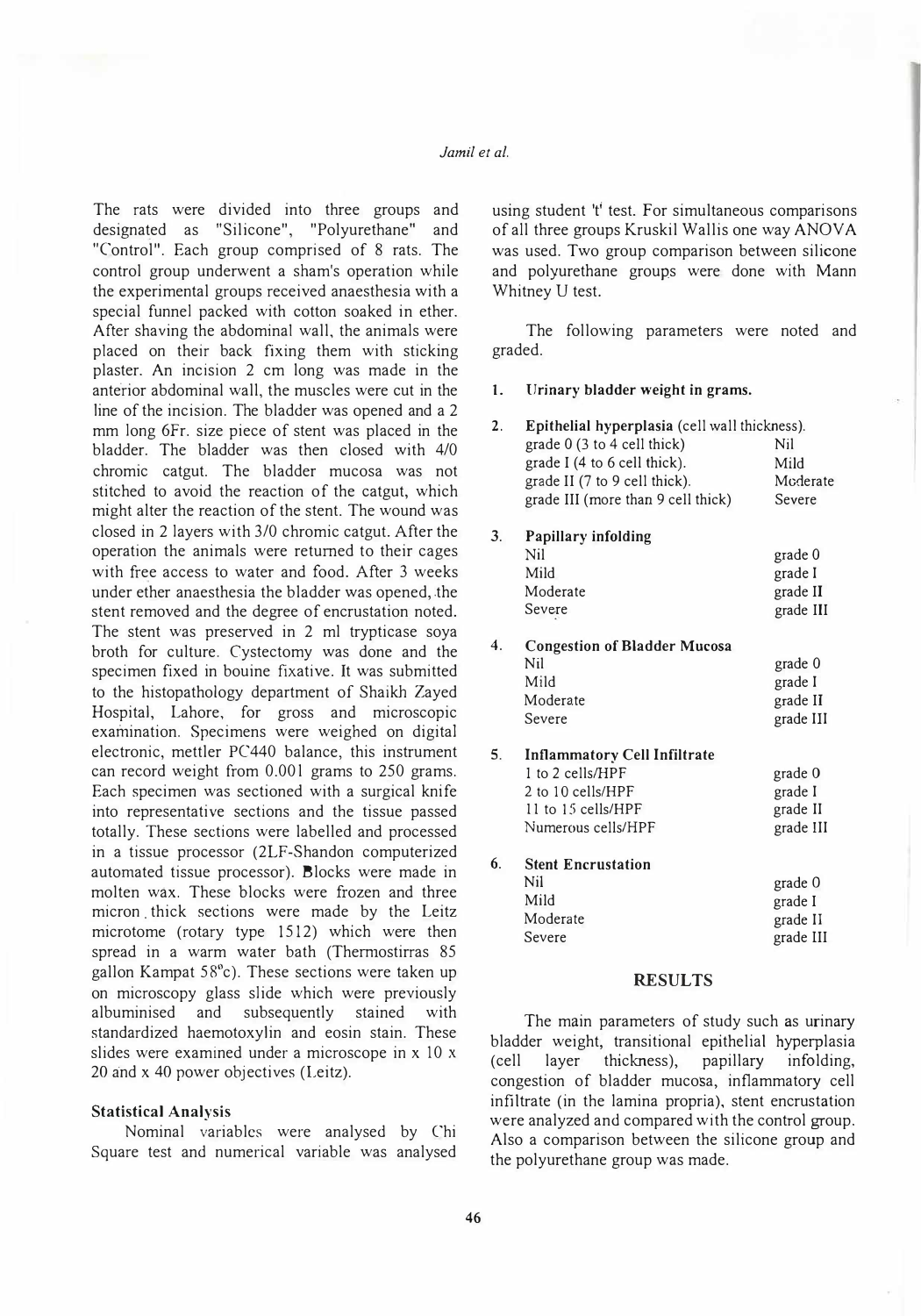Mean value of three groups are given in Table 1. Table 2 shows significant difference in mean bladder weight and mean epithelial hyperplasia in polyurethane and silicon group than compared with control (Fig. I). Table 3 shows comparison of inflammatory cell infiltrate and stent encrustation scores between polyurethane and silicone group. We did not find any significant difference between polyurethane and silicone group in term of papillary infolding, inflammatory cell infiltrate and s�ent encrustation.

|  | Table 1: Comparison of variables in three groups $(n=8)$ |  |  |  |  |  |  |  |
|--|----------------------------------------------------------|--|--|--|--|--|--|--|
|--|----------------------------------------------------------|--|--|--|--|--|--|--|

| Variables              | Control        | Polyurethane    | Silicone         |
|------------------------|----------------|-----------------|------------------|
| Urinary bladder weight | $0.070 -$      | $0.099 - 0.371$ | $0.094 -$        |
| in grams±SD            | 0.118          | ±0.086          | 0.0135           |
|                        | ±0.014         |                 | ±0.014           |
| Epithelial hyperplasia |                |                 |                  |
| Nil                    | 6(75)          | Nil             | Nil              |
| Grade I                | 2(75)          | 2(25)           | 4(50)            |
| Grade II               | Nil            | 1(12.5)         | 4(50)            |
| Grade III              | Nil            | 5(62.5)         | Nil              |
| Papillary infolding    |                |                 |                  |
| Nil                    | 8(100)         | Nil             | Nil              |
| Mild                   | Nil            | 4(50)           | 7(87.5)          |
| Moderate               | Nil            | 2(25)           | 1(12.5)          |
| Severe                 | Nil            | 2(25)           | N <sub>i</sub> j |
| Congestion of bladder  |                |                 |                  |
| mucosa                 |                |                 |                  |
| Nil                    | 8(100)         | Nil             | Nil              |
| Mild                   | Nil            | 8(100)          | 8(100)           |
| Moderate               | Nil            | <b>Nil</b>      | Nil              |
| Severe                 | N <sub>1</sub> | Nil             | Nil              |
| Inflammatory cell      |                |                 |                  |
| infiltrate             |                |                 |                  |
| Nil                    | 8(100)         | Nil             | N <sub>1</sub>   |
| Grade I                | N <sub>1</sub> | 3(37.5)         | 4(50)            |
| Grade II               | Nil            | 1(12.5)         | 2(25)            |
| Grade III              | N1             | 4(50)           | 2(25)            |
| Stent encrustation     |                |                 |                  |
| Nil                    |                | 5(62.5)         | 4(50)            |
| Mild                   |                | 1(12.5)         | 1(12.5)          |
| Moderate               |                | 2(25)           | 2(25)            |
| Severe                 |                | N <sub>1</sub>  | 1(12.5)          |
|                        |                |                 |                  |

## **DISCUSSION**

The urinary system presents an unstable chemical environment with super saturation of uromuciods and crystalloids at the inferface between the material and urine. This creates a significant problem for long term biocompatibility and bio

#### **Table 2: Comparison of mean values of bladder weight and epithelial hyperplasia scores between control, polyurethane and silicone groups.**

| Variable                                        | Control <sup>a</sup> | Polvurethane      | <b>Silicone</b>  |
|-------------------------------------------------|----------------------|-------------------|------------------|
| Bladder weight gms<br>$(Mean \pm SD)$           | $0.0885\pm0.014$     | $0.172 \pm 0.086$ | $0.11 \pm 0.014$ |
| Epithelial hyperplasia<br>score (Mean $\pm$ SD) | $1.25 \pm 0.463$     | $4.75 \pm 2.053$  | $2.87 \pm 1.126$ |

| * p values for bladder weight              |                         |                                       |
|--------------------------------------------|-------------------------|---------------------------------------|
| a vs b                                     | 0.004                   |                                       |
|                                            | a vs c $0.02$           |                                       |
|                                            | $b$ vs c > 0.05         |                                       |
| *p values for Epithelial hyperplasia score |                         |                                       |
| a vs b                                     | 0.002                   |                                       |
|                                            | a vs c 0.002            |                                       |
|                                            | $b \text{ vs } c$ 0.004 |                                       |
|                                            |                         | Based on Kruskil Wallis One Way ANOVA |

#### **Table 3: Comparison of inflammatory cell infilatrate and Stent encrustation scores between Polyurethane and Silicone groups.**

| <b>Variable</b>                             | Polyurethane    | <b>Silicone</b>  | ۰<br>p value |
|---------------------------------------------|-----------------|------------------|--------------|
| Papillary infolding<br>score (Mean±SD)      | $2.75 \pm 0.08$ | $2.12 \pm 0.354$ | >0.05        |
| Inflammatory cell<br>infiltrate score       |                 |                  |              |
| $(Mean \pm SD)$                             | $4.0 \pm 1.19$  | $3.38 \pm 1.30$  | >0.05        |
| Stent encrustation score<br>$(Mean \pm SD)$ | $1.62 \pm 0.91$ | $2.00 \pm 1.19$  | >0.05        |

\*Based on Mann Whitney U Test

Probability value (p value) of 0.05 and below was taken as the statistically significant.



**Fig. I: : Photomicrofilm · of rats urinary bladder (polyurethane group). Section showing normal epithelium and lamina propria (Haemmatoxyline and Eosin x 400).** 

•

•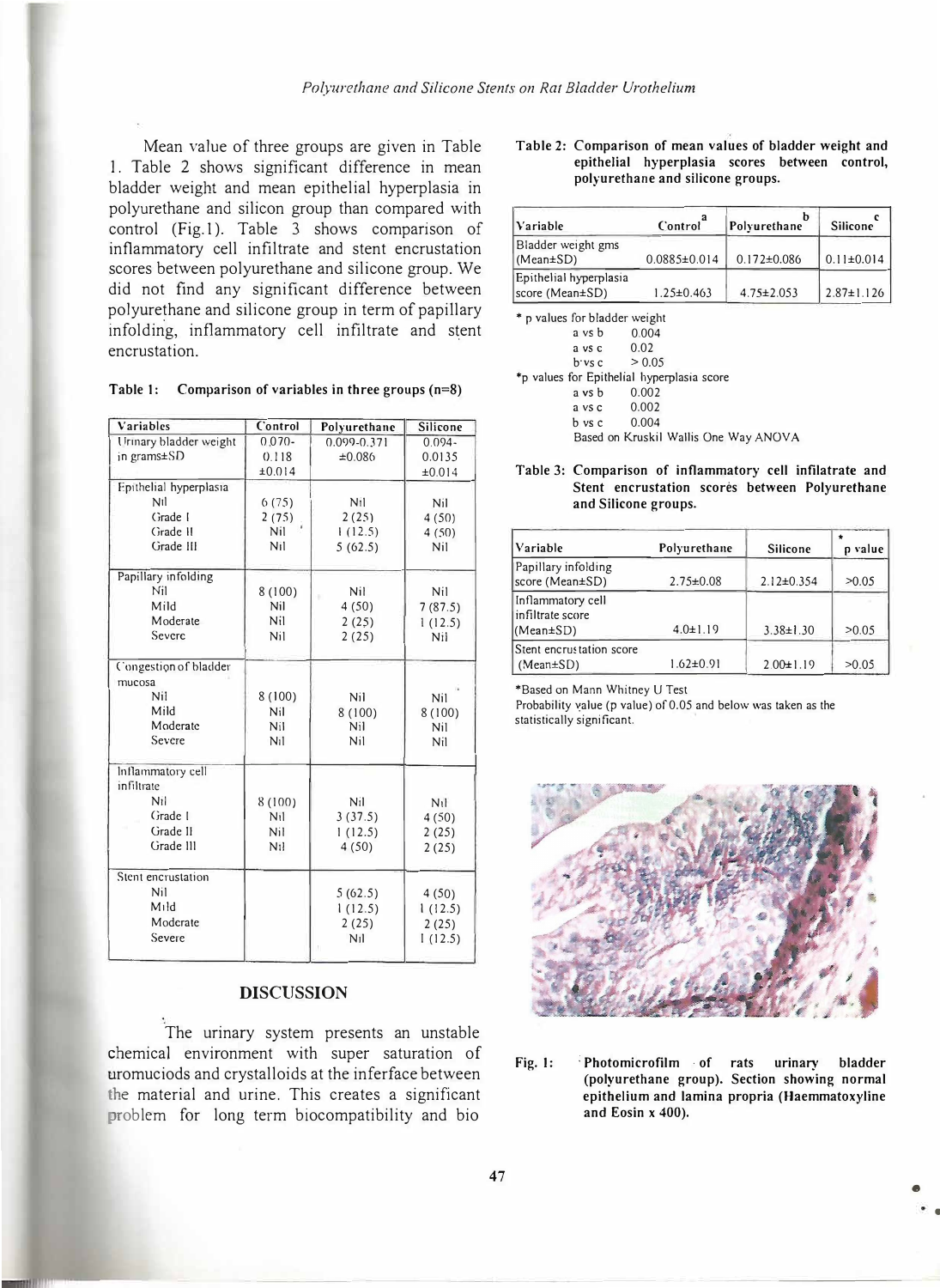durability of devices within this system. Stent composition will determine the degree of reactivity.<sup>6</sup> The less reactive the polymer, the longer the time it can be left indwelling comfortably. This was proved. Our study shows that polyurethane a new material which is stiffer than silicone and low coefficient of friction had higher epithelial hyperplasia and was statistically significant. Papillary infolding and inflammation, these pathological findings had an effect on patient symptomatology. Our findings are consisted with Marx et at, 1988. Silicone which is gold standard for tissue compatibility, but due to high co-efficient of friction more resistance the stent will offer to a guide wire.<sup>7</sup> So it is necessary to create thicker walled tube with small lumen· to prevents kinks or collapse if silicone used.<sup>8</sup> In our study silicone has more encrustion than polyurethane.

Encrustation begins with the adherence of inflammatory products and leads to mineralization, infection and colonization does accelerate encrustation stone growth and potential stent obstruction. Encrustation of stent occurs principally in stone forming patients and degree of encrustation increases with time Microscopic encrustation has been demonstrated on all stents even without concomitant infection. Holmes et al<sup>9</sup> reported that the formation of encrustation in sterile urine may be dependent on both the urinary constituent and the property of the synthetic material Silicone polymer are more prone to encrustation Bacterial infection specially by urea splitting orgamsm (Proteus). should be treated aggressively in stenting patients.<sup>10</sup>

#### CONCLUSION

The new sof-flax (polyurethane) stents are better for clinically use as compare to silicone as it is very stable. Thin outer wall permits the creation of tubes with significant large lumen, which permit an excellent flow rate and drainage over a longer period of time. We recommend polyurethan stents for clinical use due to low encrustation and better flow rate.

#### **ACKNOWLEDGEMENT**

The help of Dr. Arshad Kamal Butt Assistant Professor of Gastroenterology Department, Shaikh Zayed Hospital, Lahore for statistical analysis of data is gratefully acknowledged.

#### **REFERENCES**

- 1. Drake WM Jr, Carroll J, Bartone F, Cottones RN, Kaza! HG, Sumerai S, et al. Evaluation of materials used as ureteral splints. Surg Gynecol Obstet 1962; 114: 47-51.
- 2. Blum J, Skemp C, Reiser M. Silocone rubber ureteral prosthasis. J Urol 1963; 90: 276-80.
- 3. Talija M. Rat peritoneal implantation test. A new method of tinuetoxicity testing of urinary catheters. Br J Urol 1985a; 57: 329-33.
- 4. Jalja M, Andersson LG, Rutu M, Alfthan 0. Toxicity testing of urinary cathers. Br J Urol 1985; 57: 579-84.
- 5. Ruutu M, Alfthan 0, Talja M and Andersson LC. Cytotoxicity of latex urinary catheters. Br J Urol 1985; 57: 82-87.
- 6. Marx M, Bettman MA, Bridge S, Brodsky G, Boxt LM, Richie JP. The effects of various indwelling ureteral catheter materials on the normal canine ureter. J Urol 1988; 139: I 80-84.
- 7. Hofmann, Rad Hartung R. Ureteral stents material adn new form. Urology 1989; 7: 154- 57.
- 8. Mardis HK, Kroeger RM. Ureteral stents Urol Clin North Am 1988; 15: 471-78.
- 9. Holmes SAY, Miller PD, Crocker PR and Kirby RS. Encrustation of intraprostatic stents a comparative study. Br J Urol 1992; 69: 383- 87.
- 10. Rose GA and Rosenbaum TP. Recurrent infectious stones with apparently negative cultures, the case for blind antibacterial treatment. Br J Urol 1992; 69: 234-39.